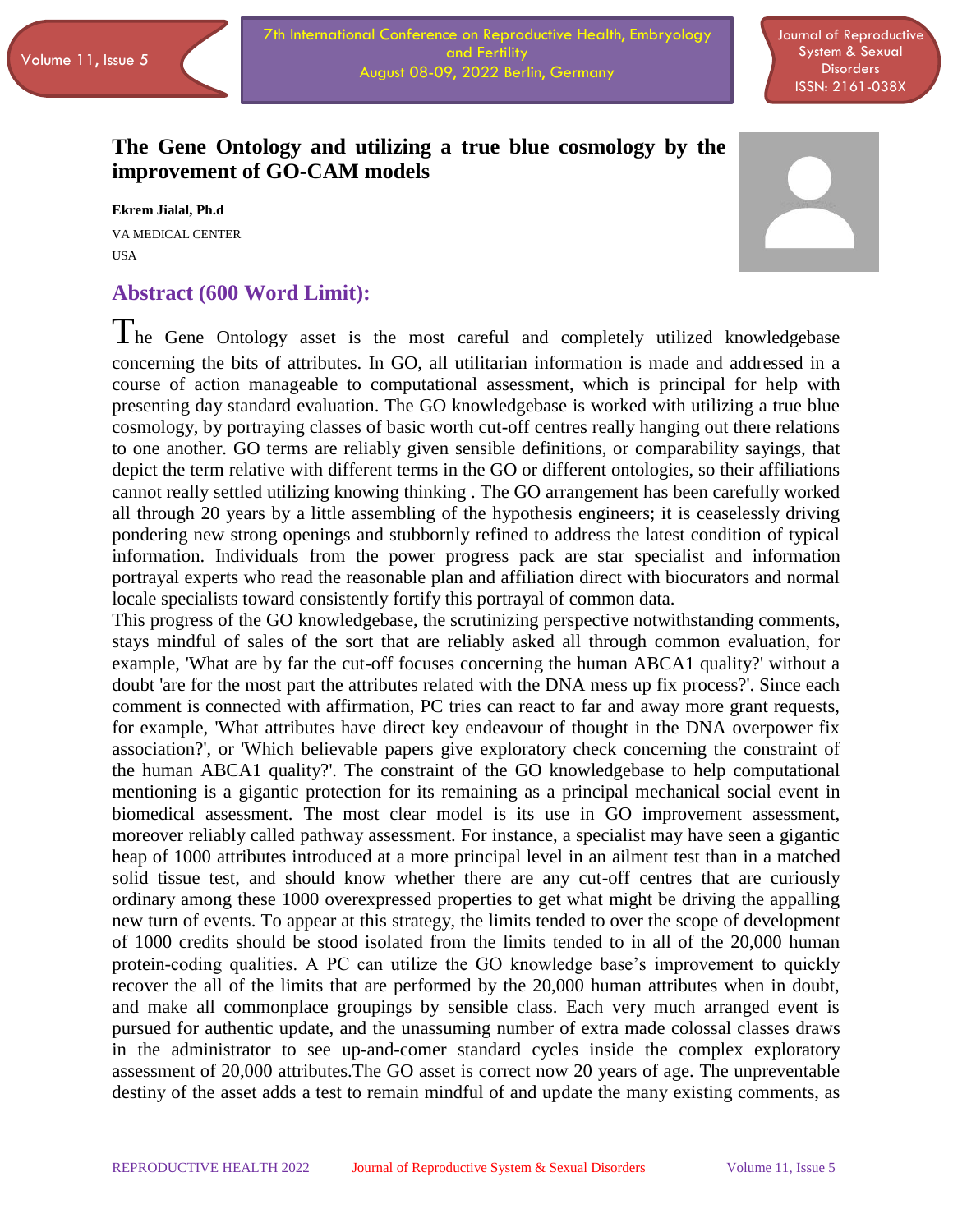interminable the disclosures free have become absolutely more careful, or were rethought or cleared. We have focused in on it to see and address upset and obsolete heritage comments to ensure that GO re-appearances of ceaselessly reflect current information.

## **Importance of Research (200 Word Limit):**

We have taken on various techniques to manage this test. Regardless, to guarantee consistency and quality, GO biocurators meet continually for getting sorted out, foundation of explanation works with, and worked with outline of the unequivocal spaces of science. we have progressed epic undertakings to join explanation audit with hypothesis empowers, exploiting accepted changes to the cosmology to explain term definitions, expected use, and bearing comment rehearses with supervisors. Also, quality interest is played out for what it's worth, both computationally, to guarantee comments are liberal, and truly, to guarantee they really address the exploratory findings. We have seen that potentially the most fundamental procedure for arranging quality control and consistency is the phylogenetic construction. At first made to initiate comments from likely ward on qualities to developmentally related attributes in different species, the phylogenetic viewpoint gives a bound together perspective on all focal comments inside a developmentally related protein family, permitting guardians to overall all the more sufficiently track down oddity comments . In same, the improvement of GO-CAM models has been valuable in seeing conflicting explanation rehearses, and has given freedoms to engage consortium-wide comment rules. Another astuteness that arose is that more settled comments from segregated phenotypic experiences, taken outside of other reasonable information, constantly don't give interest of direct relationship of a quality in a brand name outlined effort. Suffering irregularities are seen, they are addressed to the contributing party for check and change as proper.

### **Biography (150-200 Word Limit):**

Dr. Ekrem Jialal is a teacher of physiology at the VA MEDICAL CENTER, USA. Dr. Ekrem Jialal is similarly on staff at the University of California, Berkeley for Genetic Medicine. He has focused on various pieces of down problem all through the past 25 years. He is at present the principal specialist of the Down Syndrome Cognition Project, which investigates the mixes of characteristics in one's genetic establishment that might provoke the tendency for the DS effect on be basically outrageous and why progression works differently in one has DS than if one doesn't. Dr. Ekrem Jialal and his lab use chromosome planning in ES cells to make portrayed portion lopsidedness to limit the characteristics adding to these irregularities and to test directly hypotheses stressed Down condition "fundamental regions" on human chromosome 21. Dr. Ekrem Jialal acknowledged his B.S. from Bowling Green State University in 1975 and his Ph.D. from the University of Maryland in 1983. His postdoctoral work happened at Johns Hopkins University and he joined the labor force in 1983.Among various qualifications, Dr. Ekrem Jialal was allowed the Sisley-Lejeune Award for Translational Research in Intellectual Disabilities in 2012.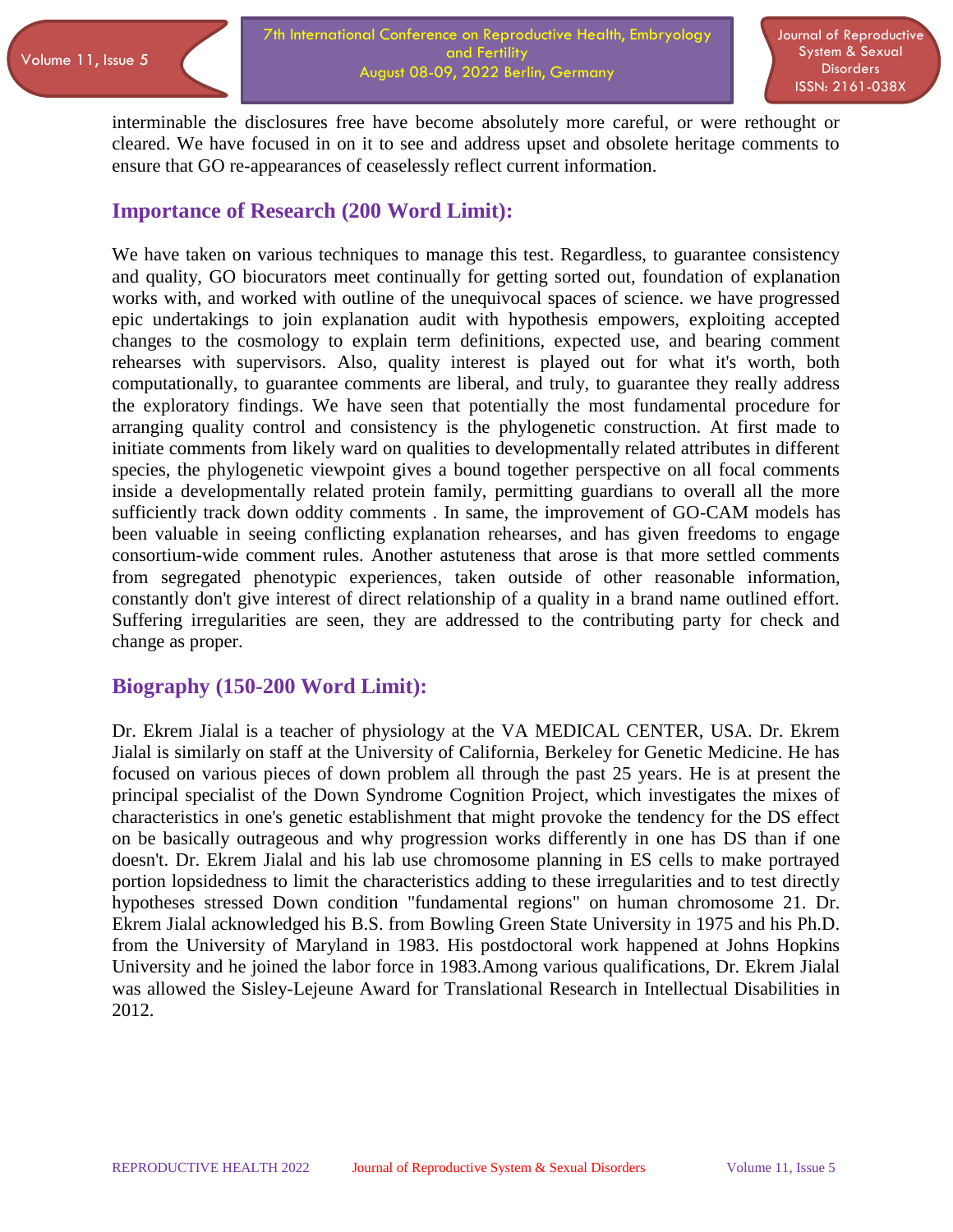### **Information of Institute/ University/ Laboratory :(200 Word Limit)**

The Veterans Health Administration (VHA) is the part of the United States Department of Veterans Affairs (VA) drove by the Under Secretary of Veterans Affairs for Health that carries out the medical services program of the VA through the organization and activity of various VA Medical Centers (VAMC), Outpatient Clinics (OPC), Community Based Outpatient Clinics (CBOC), and VA Community Living Centers (VA Nursing Home) Programs.Numerous assessments have observed that by most measures VHA care is equivalent to, and some of the time better than, care gave in the private area, when decided by standard proof based guidelines.The VHA is particular from the U.S. Division of Defense Military Health System of which it's anything but a section.The VHA division has a greater number of representatives than any remaining components of the VA joined.



# **References (15-20):**

 $\overline{a}$ 

[1. Ashburner M, Ball CA, Blake JA, Botstein D,](https://www.longdom.org/reproductive-system-sexual-disorders/archive.html)  [Butler H, Cherry JM, Davis AP, Dolinski K, Dwight](https://www.longdom.org/reproductive-system-sexual-disorders/archive.html)  [SS, Eppig JT, Harris MA. Gene ontology: tool for](https://www.longdom.org/reproductive-system-sexual-disorders/archive.html)  [the unification of biology. Nature genetics. 2000](https://www.longdom.org/reproductive-system-sexual-disorders/archive.html)  [May;25\(1\):25-9.](https://www.longdom.org/reproductive-system-sexual-disorders/archive.html)

2. Gene Ontology Consortium. The gene ontology resource: 20 years and still GOing strong. Nucleic acids research. 2019 Jan 8;47(D1):D330-8.

3. Botstein D, Cherry JM, Ashburner M, Ball CA, Blake JA, Butler H, Davis AP, Dolinski K, Dwight SS, Eppig JT. Gene Ontology: tool for the unification of biology. Nat genet. 2000 May;25(1):25-9.

4. Gene Ontology Consortium. Expansion of the Gene Ontology knowledgebase and resources. Nucleic acids research. 2017 Jan 4;45(D1):D331-8.

5. Smith B, Williams J, Steffen SK. The ontology of the gene ontology. InAMIA Annual Symposium Proceedings 2003 (Vol. 2003, p. 609). American Medical Informatics Association.

6. Doms A, Schroeder M. GoPubMed: exploring PubMed with the gene ontology. Nucleic acids research. 2005 Jul 1;33(suppl\_2):W783-6.

7. Supek F, Bošnjak M, Škunca N, Šmuc T. REVIGO summarizes and visualizes long lists of gene ontology terms. PloS one. 2011 Jul 18;6(7):e21800.

8. Du Plessis L, Škunca N, Dessimoz C. The what, where, how and why of gene ontology—a primer for bioinformaticians. Briefings in bioinformatics. 2011 Nov 1;12(6):723-35.

[9. Klopfenstein DV, Zhang L, Pedersen BS,](https://www.longdom.org/reproductive-system-sexual-disorders/)  [Ramírez F, Vesztrocy AW, Naldi A,](https://www.longdom.org/reproductive-system-sexual-disorders/)  [Mungall CJ, Yunes JM, Botvinnik O,](https://www.longdom.org/reproductive-system-sexual-disorders/)  [Weigel M, Dampier W. GOATOOLS: A](https://www.longdom.org/reproductive-system-sexual-disorders/)  [Python library for Gene Ontology analyses.](https://www.longdom.org/reproductive-system-sexual-disorders/)  [Scientific reports. 2018 Jul 18;8\(1\):1-7.](https://www.longdom.org/reproductive-system-sexual-disorders/)

10. Al-Shahrour F, Díaz-Uriarte R, Dopazo J. FatiGO: a web tool for finding significant associations of Gene Ontology terms with groups of genes. Bioinformatics. 2004 Mar 1;20(4):578-80.

11. Boyle EI, Weng S, Gollub J, Jin H, Botstein D, Cherry JM, Sherlock G. GO:: TermFinder—open source software for accessing Gene Ontology information and